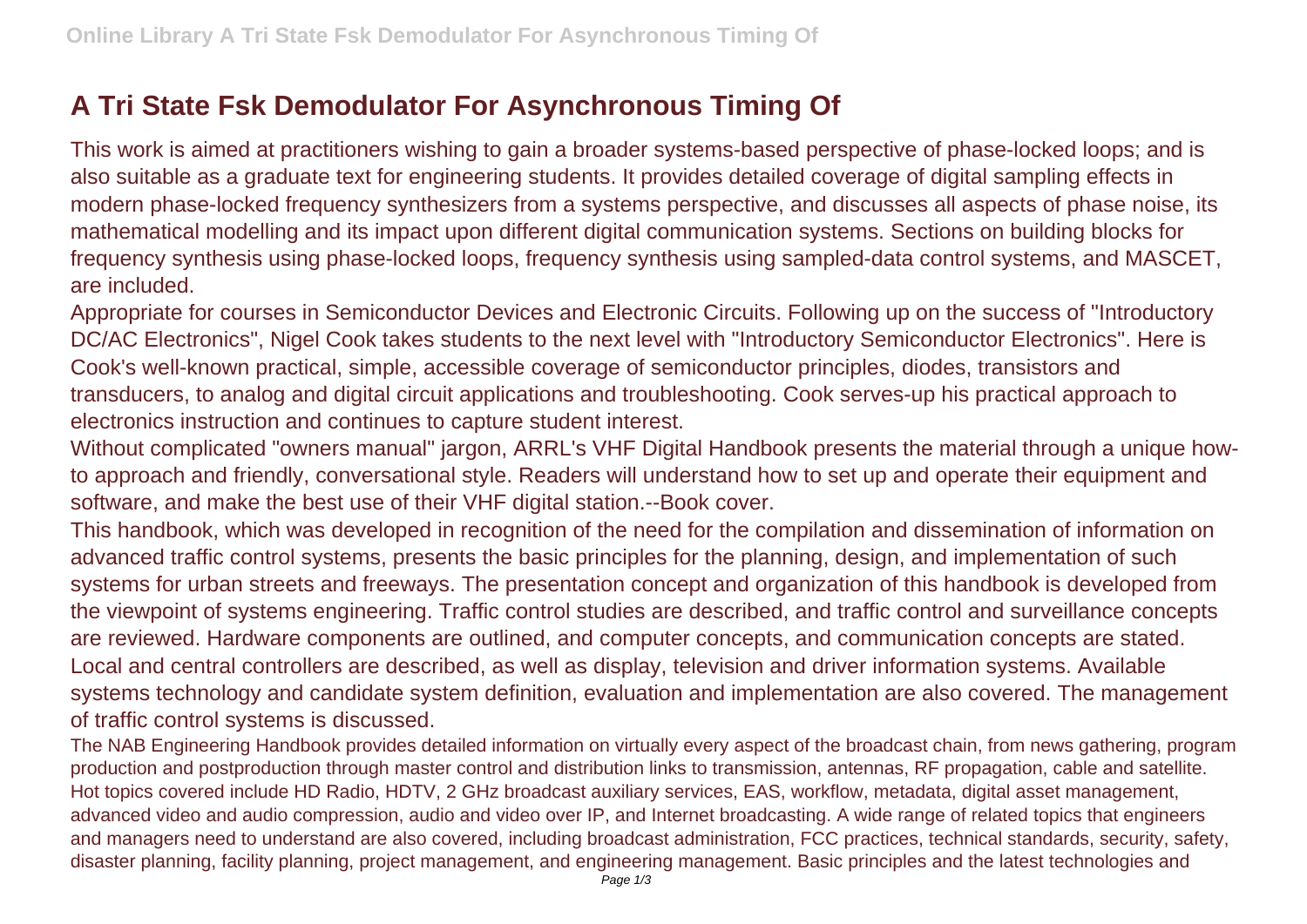issues are all addressed by respected professionals with first-hand experience in the broadcast industry and manufacturing. This edition has been fully revised and updated, with 104 chapters and over 2000 pages. The Engineering Handbook provides the single most comprehensive and accessible resource available for engineers and others working in production, postproduction, networks, local stations, equipment manufacturing or any of the associated areas of radio and television. \* An National Association of Broadcasters official publication \* Over 100 industry leaders combine their knowledge and expertise into one comprehensive reference \* Completely revised to add many new technologies such as HDTV, Video over IP, and more

Handbook of Biomedical TelemetryJohn Wiley & Sons

Based on the popular Artech House classic, Digital Communication Systems Engineering with Software-Defined Radio, this book provides a practical approach to quickly learning the software-defined radio (SDR) concepts needed for work in the field. This up-to-date volume guides readers on how to quickly prototype wireless designs using SDR for real-world testing and experimentation. This book explores advanced wireless communication techniques such as OFDM, LTE, WLA, and hardware targeting. Readers will gain an understanding of the core concepts behind wireless hardware, such as the radio frequency front-end, analog-to-digital and digital-to-analog converters, as well as various processing technologies. Moreover, this volume includes chapters on timing estimation, matched filtering, frame synchronization message decoding, and source coding. The orthogonal frequency division multiplexing is explained and details about HDL code generation and deployment are provided. The book concludes with coverage of the WLAN toolbox with OFDM beacon reception and the LTE toolbox with downlink reception. Multiple case studies are provided throughout the book. Both MATLAB and Simulink source code are included to assist readers with their projects in the field. This book is devoted to a detailed and comprehensive study of phase locked loops aimed at preparing the reader to design them and to understand their applications. It is written at a level corresponding to a final year electronics undergraduate or a postgraduate student. Linear and semidigital phase locked loops are studied in nine chapters. Most of this book is concerned with analogue PLLs, but there are chapters on semidigital PLLs and on applications. The mathematical tools and background required are described at the end of the book. Important symbols A Amplifier gain Mixer gain (V -1) A Filter bandwidth (Hz) Bi Low pass filter bandwidth (Hz) BL Unilateral equivalent noise bandwidth (Hz) Bn D(s) Polynomial of variable s Peak amplitude of signal voltage (V) Ee Peak amplitude of reference signal voltage (V) Er Carrier frequency (Hz) Ie Intermediate frequency (Hz) Ii Intermediate frequency (Hz) IIF Local oscillator frequency (Hz) it Reference frequency (Hz) Ir F(s) Transfer function of loop filter G Amplifier voltage gain k FM modulator sensitivity (rad s -1 V -1) m K Motor coefficient (rad s -1) Back-electromotive force coefficient (V s rad -1) K1 Reverse back -electromotive force coefficient (rad V -1 S -1) Ke PC conversion gain (V rad s -1) Kd Motor torque coefficient (N m A -1) KM 1 1 VCO conversion gain (rads- V- ) Ko Conversion gain of PLL (S-2) Kv m Modulation factor m Integer n Integer n Page 2/3